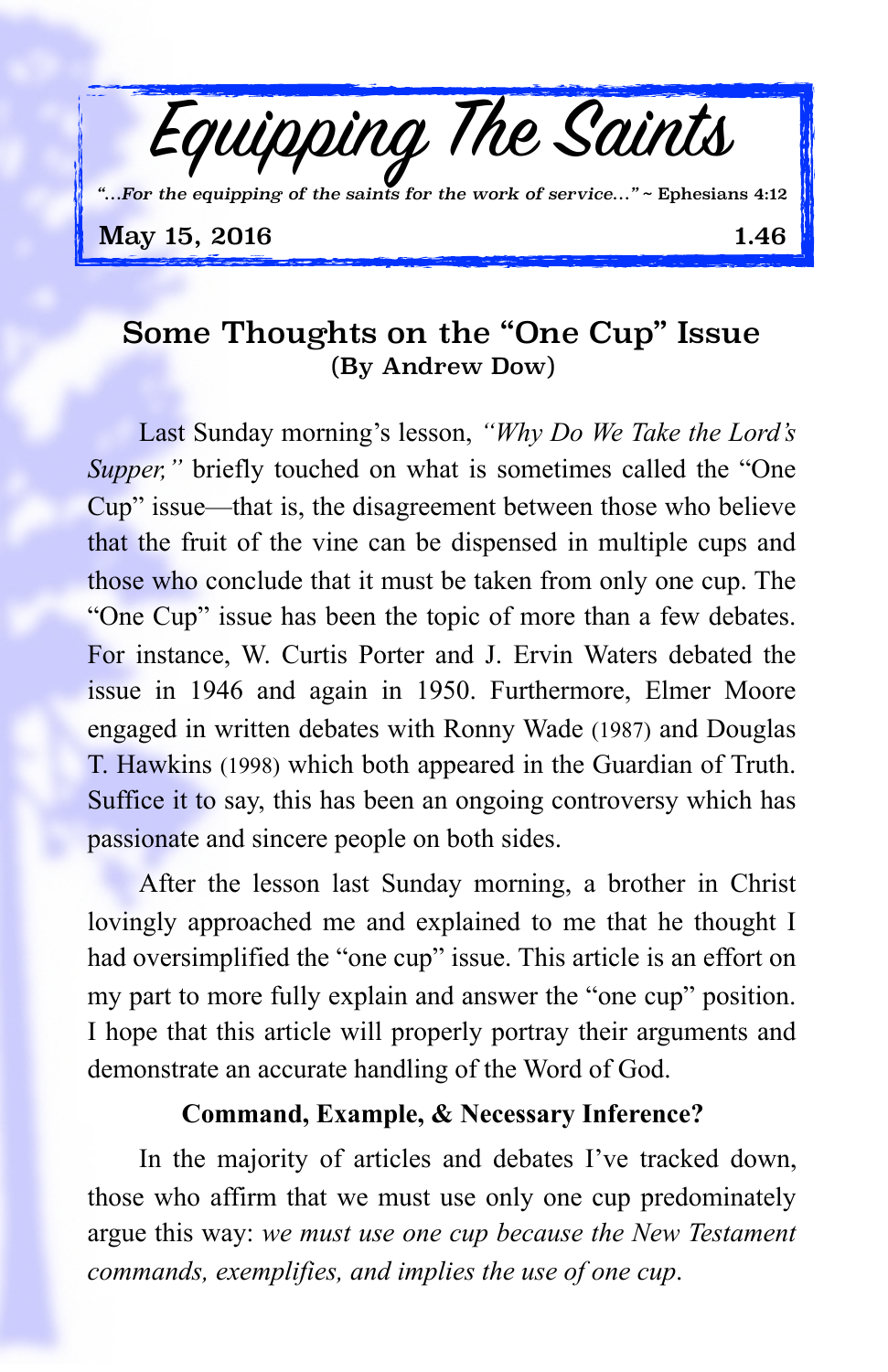This is the argument I dealt with in the lesson last Sunday morning. It's true that Jesus' command included the singular word, "cup." However, we can't ignore the clearly figurative language He used. This is the only way we can make sense of statements like, **"This cup which is poured out for you"** (Luke 22:20), and **"drink the cup"** (1 Corinthians 11:26). He's clearly using the word "cup" figuratively to describe what is in the cup.

They also contend that Jesus set a binding example when He used one cup. However, why is the one cup binding while the location (Luke 22:12) and time (Luke 22:14) are not? Additionally, looking carefully at the example Jesus left indicates that one cup was not used at all. The cup (i.e., contents) is divided in Luke 22:17, but it is not drunk until Luke 22:20 (after eating the bread).

Finally, they conclude that the use of one cup is implied by Christ and His disciples in the texts already mentioned above. However, what might we infer from Acts 2:41-42 where three thousand individuals are saved and subsequently share the memorial meal (**"breaking of bread"**)? Did they all use one cup? This seems incredibly unlikely. However, I suppose this is as speculative a proposition as claiming that Jesus' use of a singular word necessarily implies that we must use one cup.

## **What Does the Cup Represent?**

Another argument put forward by those who advocate the use of only one cup is taken from Jesus' statement in Luke 22:20, **"This cup which is poured out for you is the new covenant in My blood"** (cf. 1 Corinthians 11:25). The argument is this: *while the bread and fruit of the vine are significant due to their connection with the flesh and blood of Jesus, the one cup is equally significant due to its connection with the new covenant*. As best as I can determine, this argument seems to have gained momentum more recently. In his 1950 debate with Porter, Waters only alluded to this point without giving it much weight. However, the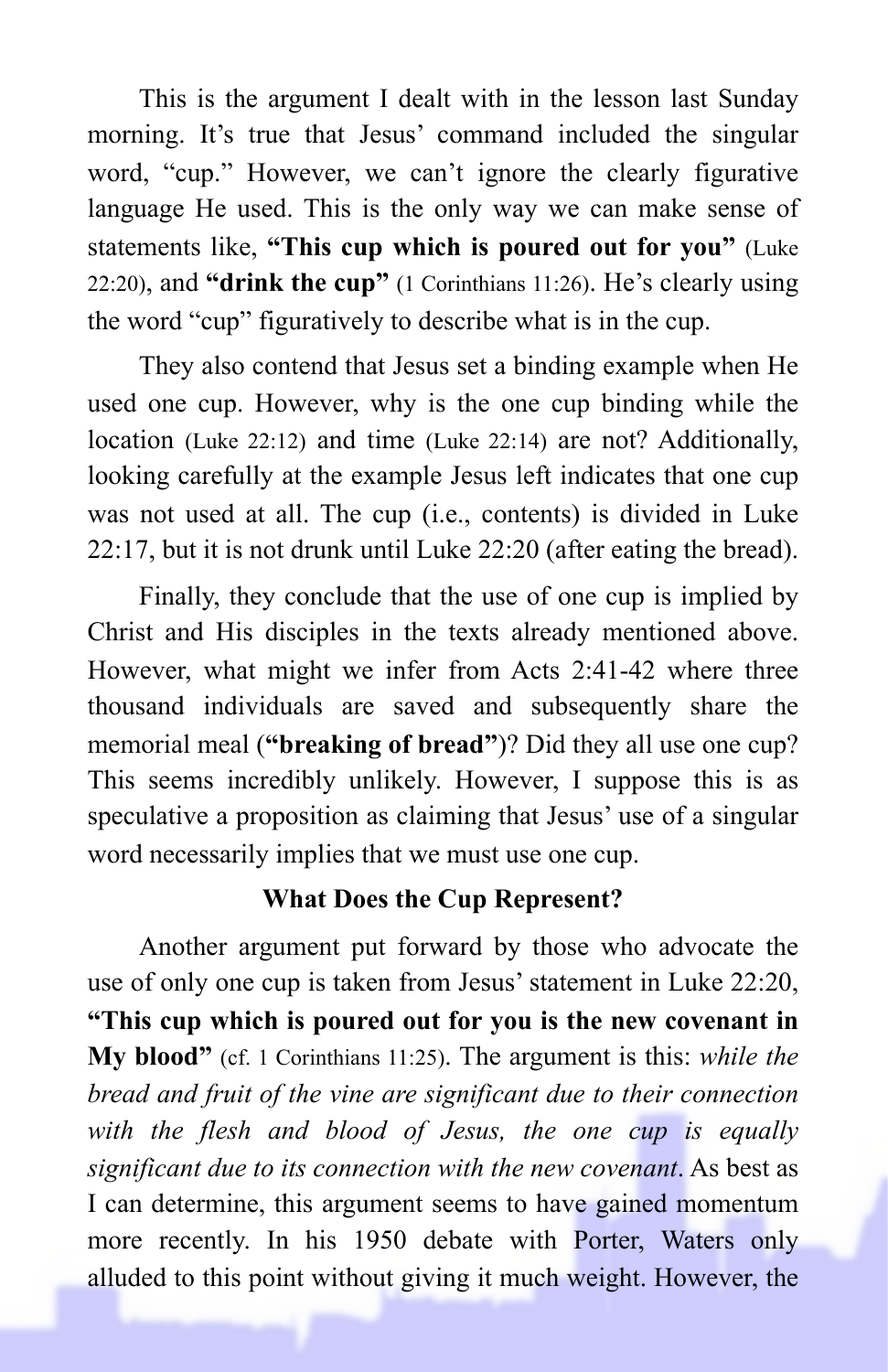Hawkins-Moore debate in 1998 was entirely about this specific argument. Regardless, this argument is worth considering.

First, we must not take Luke 22:20 and 1 Corinthians 11:25 out of the contexts in which they reside. The word "cup" is just a word until it is placed in context; only when considered in context can we determine what it means. We already pointed out that Jesus was using the word "cup" to speak figuratively of its contents (i.e., the fruit of the vine). Otherwise the cup being poured (Luke 22:20) and drunk (1 Corinthians 11:26) does not make sense. Therefore, when Jesus uses the word "cup" in this context, He is speaking of the cup's contents. Now look again at Luke 22:20—**"This cup which is poured out for you is the new covenant in My blood."** Jesus is explaining that the contents of the cup (i.e., the fruit of the vine) is what represents the new covenant.

However, "one cup" proponents argue that there are three distinct things being represented: (1) the bread represents His body, (2) the fruit of the vine represents His blood, and (3) the cup represents the new covenant. We should be careful, though, not to make distinctions where Jesus did not make them. Jesus said **"This cup which is poured out… is the new covenant in My blood"** (Luke 22:20). Matthew recorded it this way, **"He had taken a cup… saying, 'Drink from it… for this is My blood of the covenant"** (Matthew 26:27-28). The cup (i.e., contents) represents the covenant and the cup (i.e., contents) represents the blood. The blood and the covenant are intertwined and inseparable. Consider what the Hebrew author wrote, **"For where a covenant is, there must of necessity be the death of the one who made it… Therefore even the first covenant was not inaugurated without blood. For when every commandment had been spoken by Moses to all the people according to the Law, he took the blood of the calves and the goats, with water and**